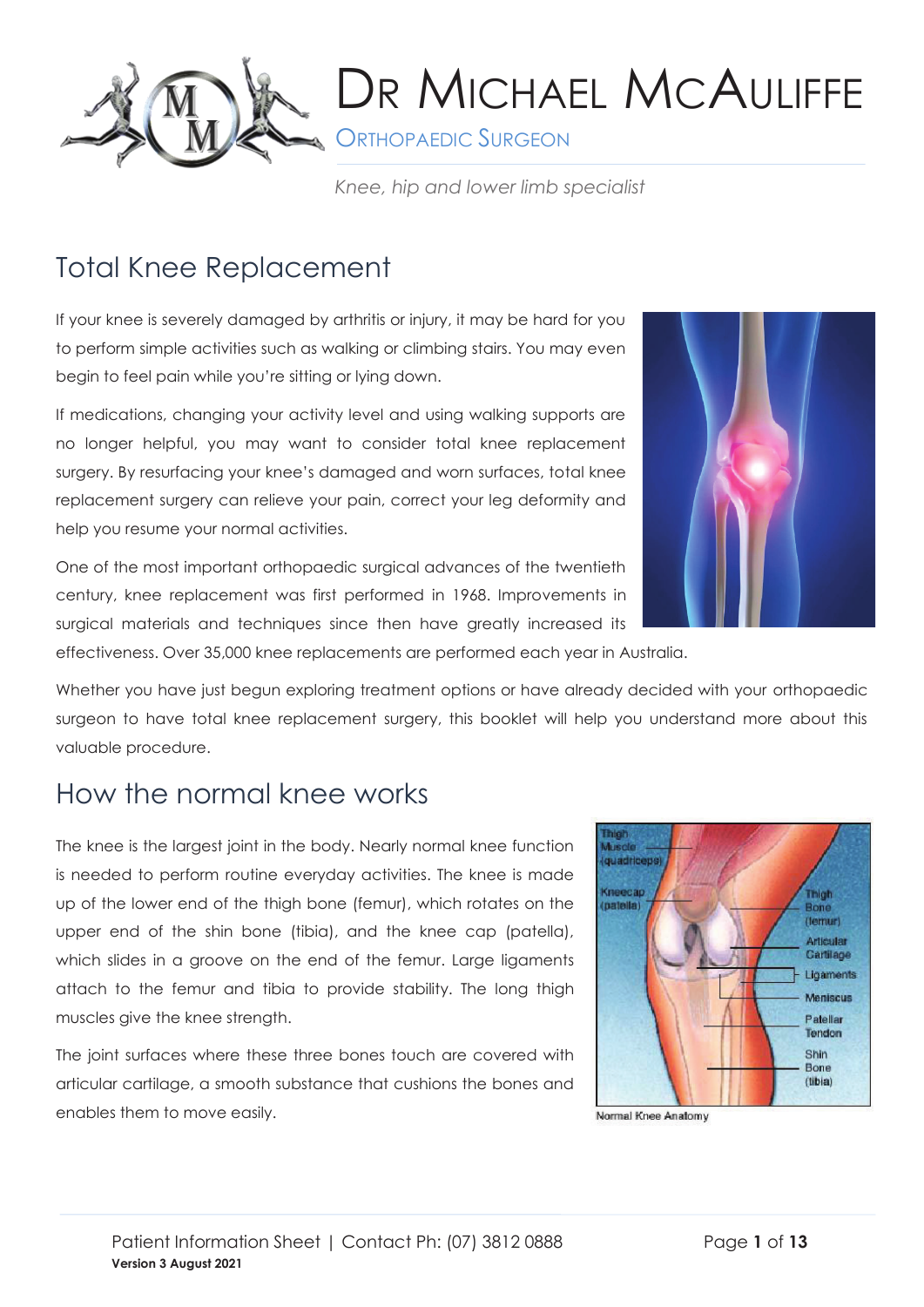

**S** ORTHOPAEDIC SURGEON

*Knee, hip and lower limb specialist*

All remaining surfaces of the knee are covered by a thin, smooth tissue liner called synovial membrane. This membrane releases a special fluid that lubricates the knee, reducing friction to nearly zero in a healthy knee.

Normally, all of these components work in harmony. But disease or injury can disrupt this harmony, resulting in pain, muscle weakness and less function.

## Common causes of knee pain and loss of knee function

The most common cause of chronic knee pain and disability is arthritis. Osteoarthritis, rheumatoid arthritis and traumatic arthritis are the most common forms.

### Osteoarthritis

– usually occurs after the age of 50 and often in an individual with a family history of arthritis. The cartilage that cushions the bones of the knee softens and wears away. The bones then rub against one another, causing knee pain and stiffness.

### Rheumatoid Arthritis

– is a disease in which the synovial membrane becomes thickened and inflamed, producing too much synovial fluid that over fills the joint space. This chronic inflammation can damage the cartilage and eventually cause cartilage loss, pain and stiffness.

### Traumatic Arthritis

– can follow a serious knee injury. A knee fracture or severe tears of the knee's ligaments may damage the articular cartilage over time, causing knee pain and limiting knee function.

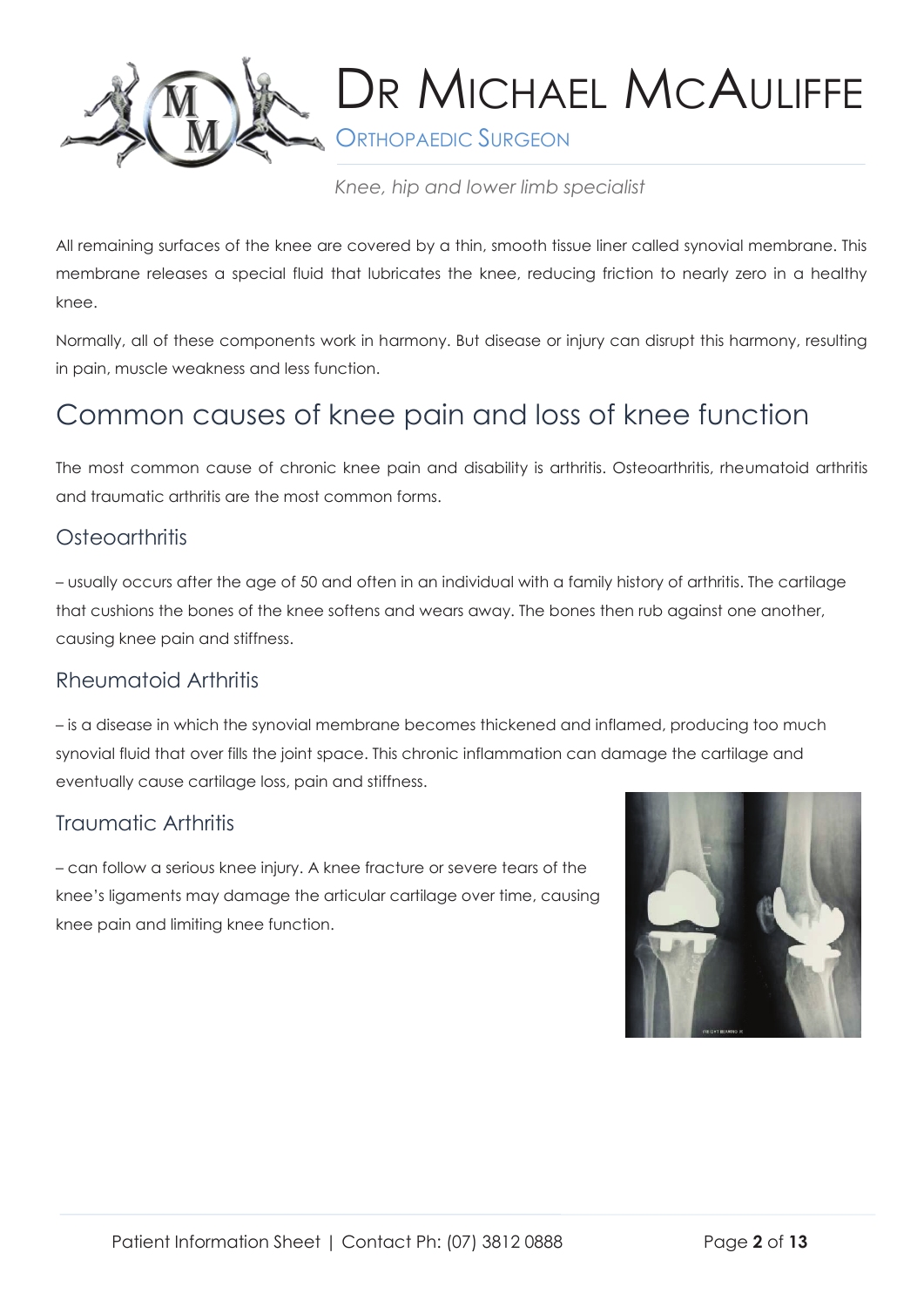

**SORTHOPAEDIC SURGEON** 

*Knee, hip and lower limb specialist*

## Is Total Knee Replacement for you?

The decision whether to have total knee replacement surgery should be a cooperative one between you, your family, your general practioner and your orthopaedic surgeon. Some patients will be suitable for a partial knee replacement. This operation has excellent results in suitable patients but is not appropriate for many patients.

Reasons that you may benefit from total knee replacement commonly include:

- Severe knee pain that limits your everyday activities, including walking, going up and down stairs, and getting in and out of chairs. You may find it hard to walk more than a few blocks without significant pain and you may need to use a stick or walker;
- Moderate or severe knee pain while resting, either day or night;
- Chronic knee inflammation and swelling that doesn't improve with rest or medications;
- Knee deformity a bowing in or out of your knee;
- Knee stiffness inability to bend and straighten your knee;
- Failure to obtain pain relief from non-steroidal anti-inflammatory drugs. These medications, including mobic and ibuprofen, often are most effective in the early stages of arthritis. Their effectiveness in controlling knee pain varies greatly from person to person. These drugs may become less effective for patients with severe arthritis;
- Inability to tolerate or complications from pain medications; and
- Failure to substantially improve with other treatments such as cortisone injections, physiotherapy, exercise programs, or other operations.

Most patients who undergo total knee replacement are aged 60 to 80, but you will be evaluated individually. Recommendations for surgery are based on your pain and disability, not age. Total knee replacements have been performed successfully at all ages, from the young teenager with juvenile arthritis to the elderly patient with degenerative arthritis.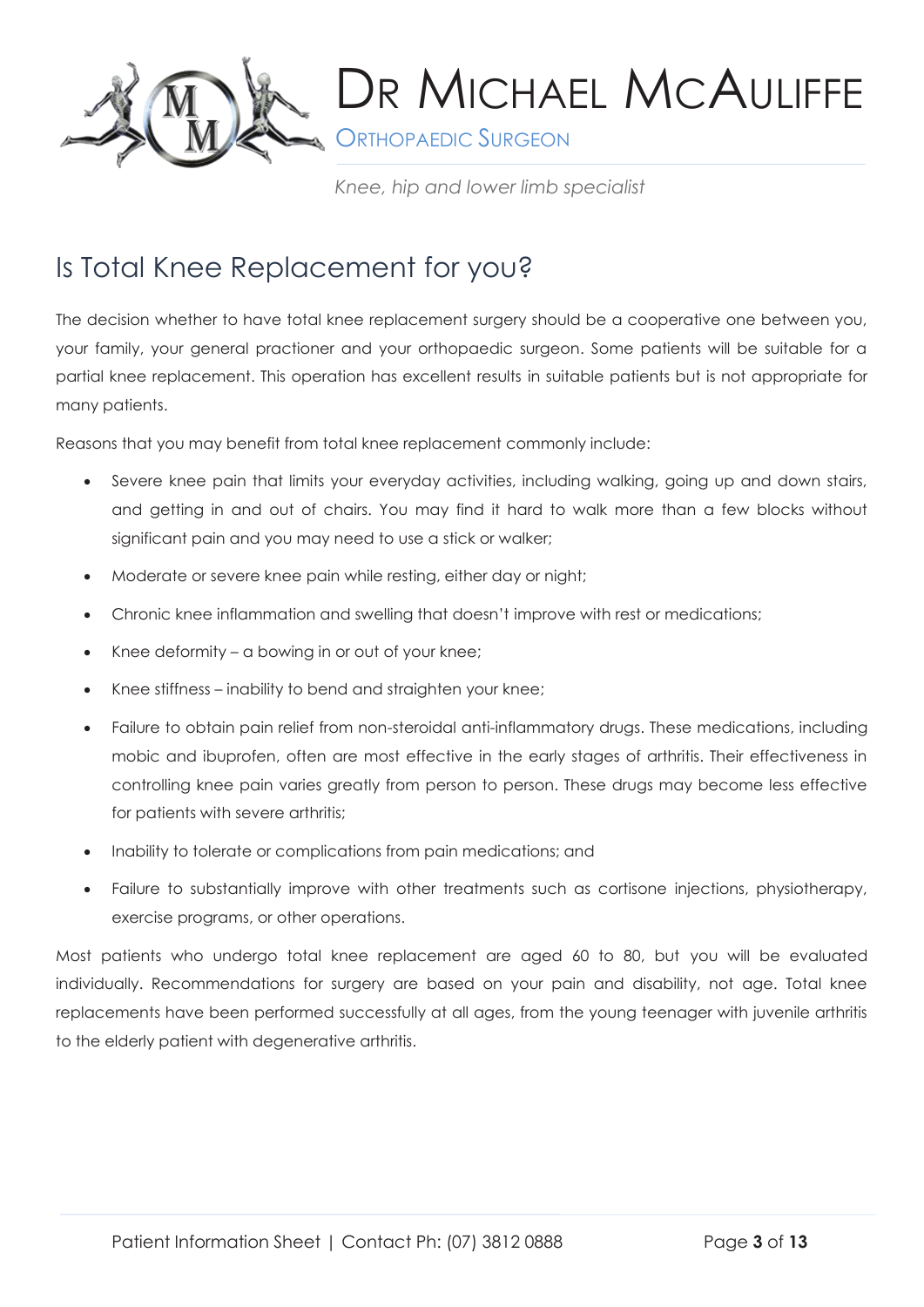

**ORTHOPAEDIC SURGEON** 

*Knee, hip and lower limb specialist*

## The orthopaedic evaluation

The orthopaedic evaluation consists of several components:-

- A medical history, in which information about your health and about the extent of your knee pain and your ability to function is gathered;
- A physical examination to assess your knee motion, stability, and strength aand overall leg alignment;
- X-rays to determine the extent of damage and deformity in your knee; and
- Occasionally blood tests, a Magnetic Resonance Image (MRI) or bone scan may be needed to determine the condition of the bone and soft tissue of your knee.

I will review the results of your evaluation with you and discuss whether total knee replacement would be the best method to relieve your pain and improve our function. Other treatment options – include medications, injections, physical therapy, or other types of surgery – will also be discussed and considered.

As your surgeon I will explain the potential risks and complications of knee replacement surgery, including those related to the surgery itself and those that can occur over time after your surgery. These risks and complications are discussed later in this booklet. **Please feel free to ask questions, it often helps to write a list of questions prior to your consultation and bring it along to discuss with me.**

### Realistic expectations about knee replacement surgery

An important factor in deciding whether to have total knee replacement surgery is, understanding what the procedure can and can't do.

Approximately 90% of my patients who undergo knee replacement surgery are highly satisfied and would repeat the procedure.

Following surgery, you will be advised to avoid some types of activity, including jogging and high impact sports, for the rest of your life.

With normal use and activity, every knee replacement develops some wear in its plastic cushion. Excessive activity or weight may accelerate this normal wear and cause the knee replacement to loosen and become painful. With appropriate activity modification, knee replacement can last for many years.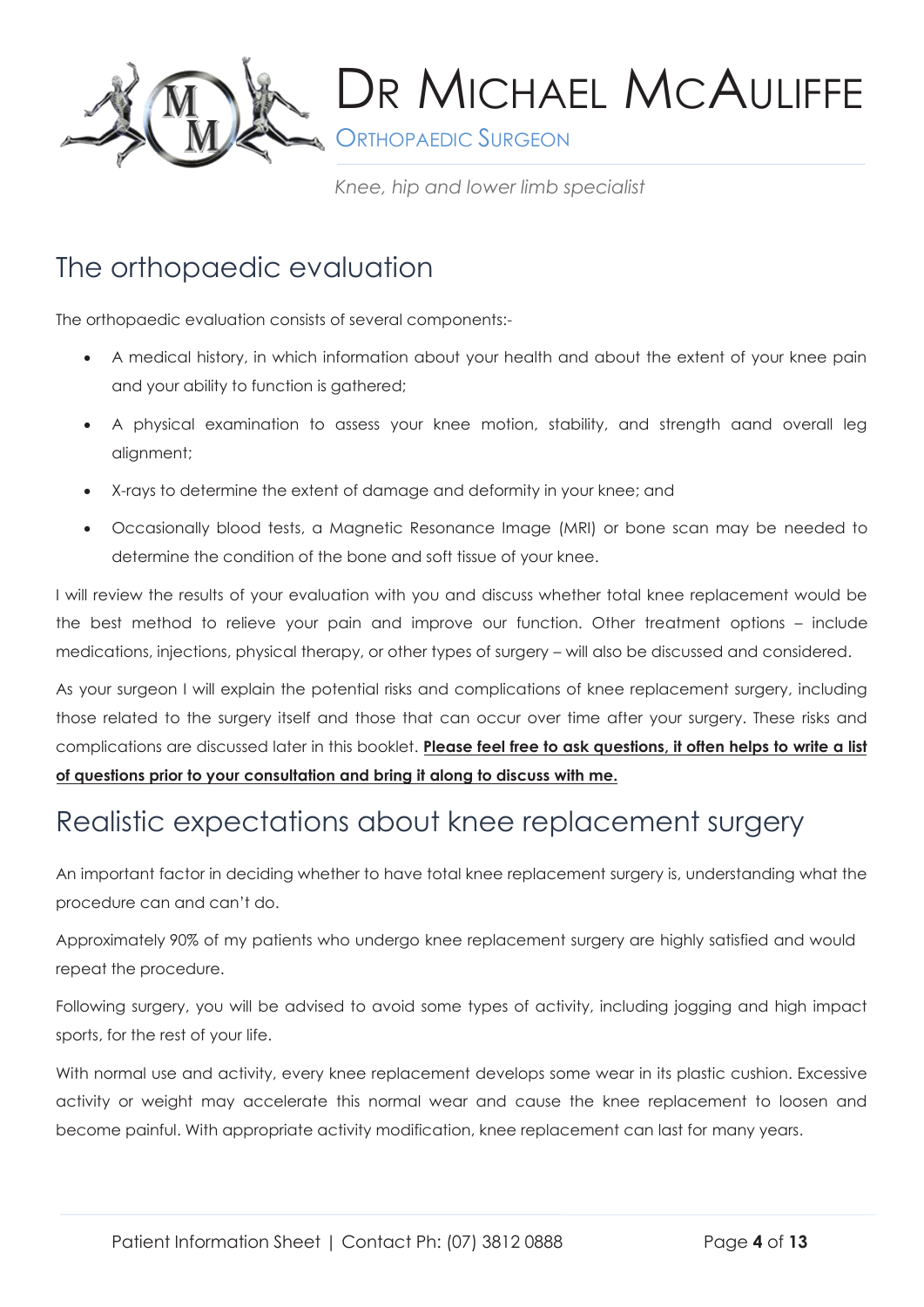

**S** ORTHOPAEDIC SURGEON

*Knee, hip and lower limb specialist*

## New Technologies in Knee Replacement Surgery

### Computer Assisted Knee Replacement Surgery

Computer assisted knee replacement surgery has been available for many years. Michael has found it particularly useful in younger or more active patients.

Computer assisted surgery has been shown to improve the allignment of the implants as implant position can be optimised prior to the surgeon making any bone cuts. This decreases the rate of further surgery.

### Robotic Surgery

Robotic Surgery was introduced in Australia a few years ago. Michael has had the use of the first NAVIO Surgical System in Queensland and he is an instructor on the use of this system.

Robotic Surgery has been shown to be particularly useful in partial knee replacements and Michael is able to utilise these robotic surgery techniques whenever it is appropriate to do so.

Robotic Surgery, while impressive and useful in these particular cases, is only one part of a multi functional treatment plan.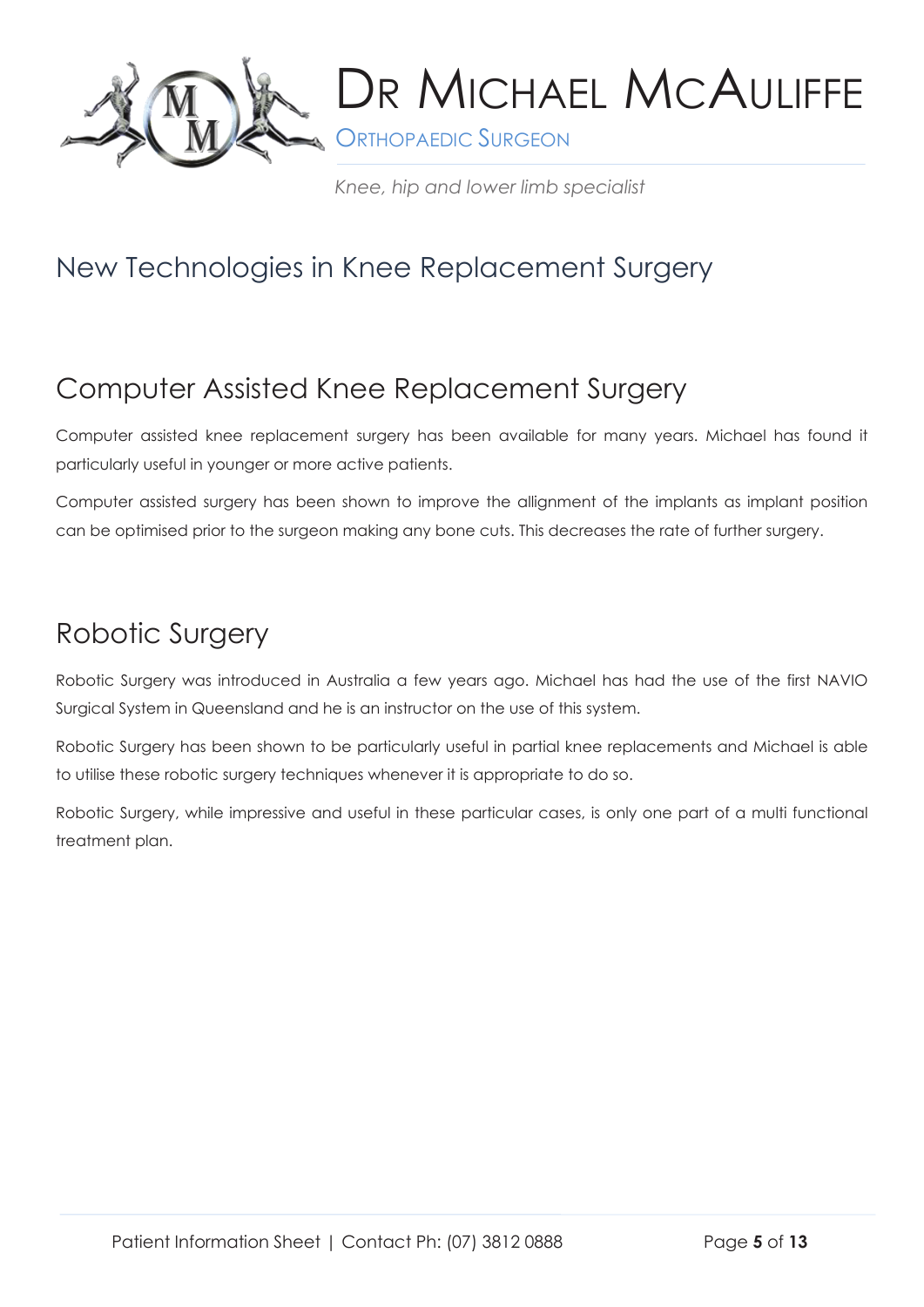

**SAN ORTHOPAEDIC SURGEON** 

*Knee, hip and lower limb specialist*

## Preparing for surgery

### Medical Evaluation

– if you decide to have knee replacement surgery, you will be asked to have further assessment by an anaesthetist and you may be asked to see a physician. This is needed to assess your health to find and optimise any conditions that could interfere with your surgery or recovery.

### Tests

– Several tests such as blood samples, an ECG, chest X-rays and urine samples may be needed to help plan your surgery.

### Preparing Your Skin

– Your skin should not have any infections or irritations before surgery. If either is present, contact Michael via the rooms

#### **Medications**

– Have a complete list of medications you are taking. You may need to stop some of these prior to surgery.

### Weight Loss

– If you are overweight, you may be asked to lose some weight before surgery to minimise the stress on your new knee, and possibly decrease the risks of surgery.

### Dental Evaluation

– Infections after knee replacement are not common but can occur if bacteria enter your bloodstream. This can happen during dental procedures therefore consider getting treatment for significant dental diseases before your knee replacement surgery. Delay routine dental work for some time after surgery.

### Urinary Evaluation

– Individuals with a history of recent or frequent urinary infections and older men with prostate disease should consider a urological evaluation before surgery.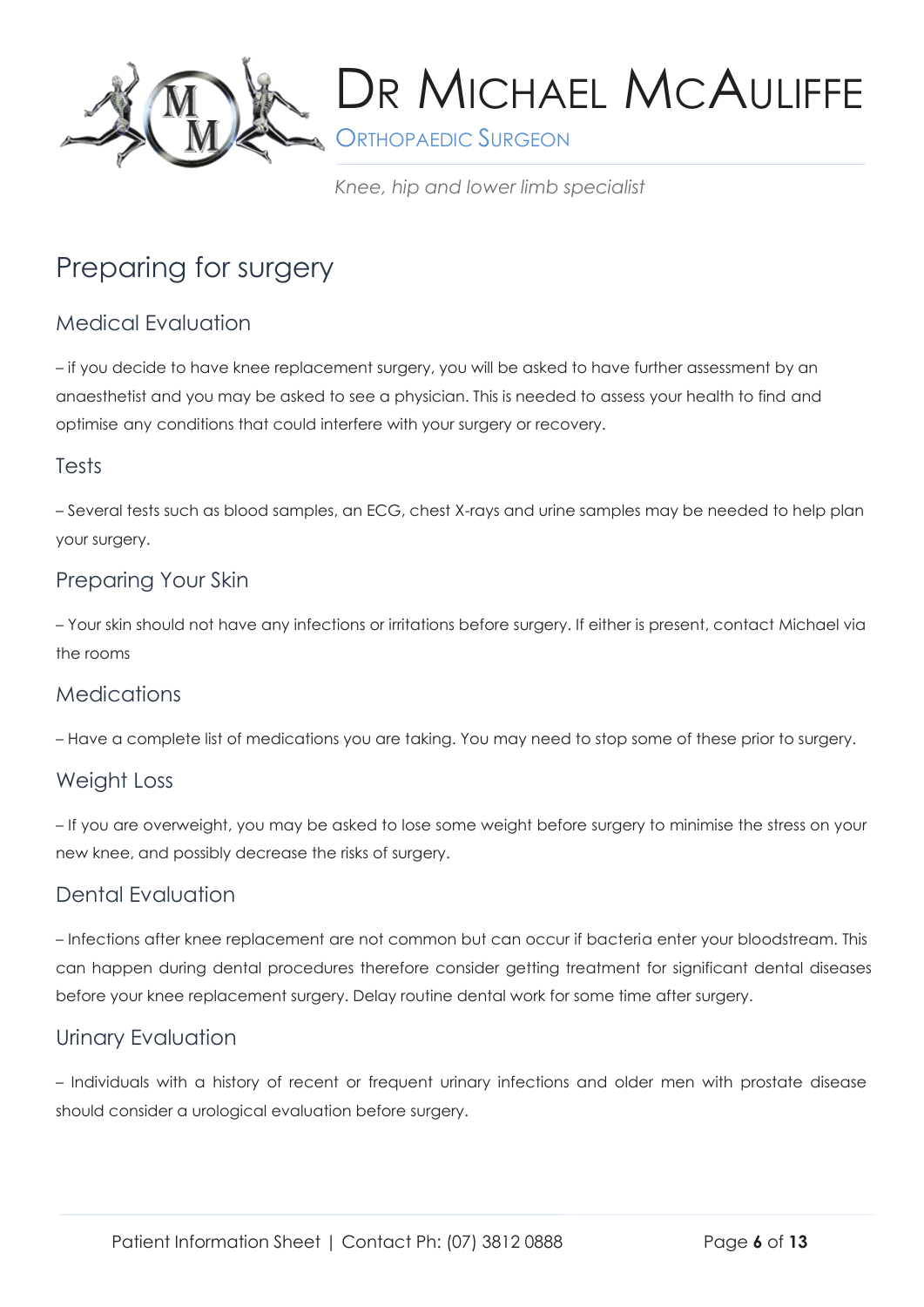

**S** ORTHOPAEDIC SURGEON

*Knee, hip and lower limb specialist*

### Social Planning

– Although you will be able to walk with crutches or a walker soon after surgery, you may need help around the house with daily duties and activities. You may also benefit from a short stay in a rehabilitation unit after surgery. You can discuss this option with Michael and your Physiotherapist.



## Home planning

Several suggestions can make your home easier to navigate during your recovery. Consider:-

- Safety bars or a secure handrail in your shower or bath;
- Secure handrails along your stairways;
- A stable chair for your early recovery with a firm seat cushion (height of 18-20 inches), a firm back, two arms, and a footstool for intermittent leg elevation;
- A toilet seat riser with arms, if you have a low toilet;
- A stable shower bench or chair for bathing;
- Removing all loose carpets and cords; and
- A temporary living space on the same floor, because walking up or down stairs will be more difficult during your early recovery.



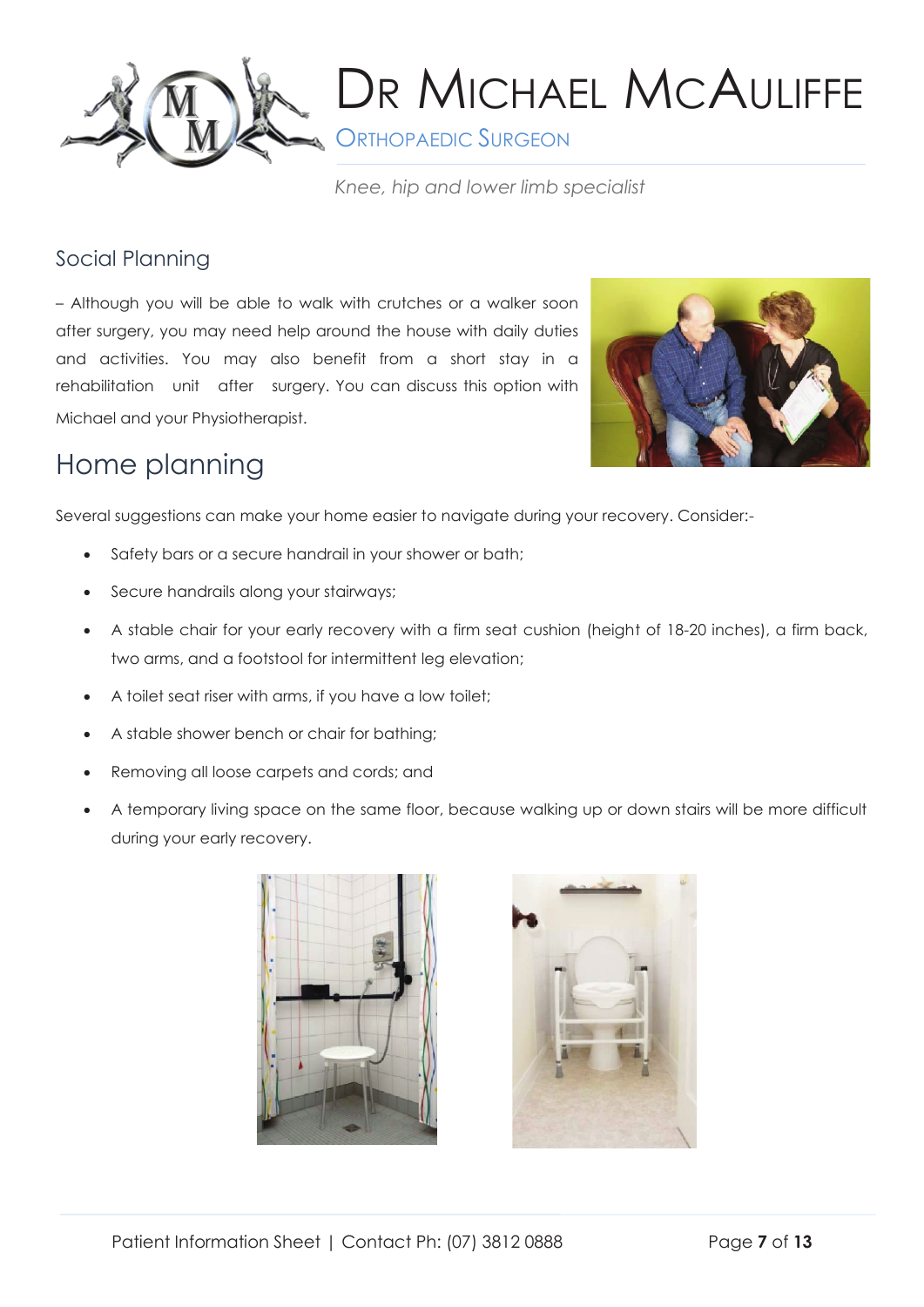

**S** ORTHOPAEDIC SURGEON

*Knee, hip and lower limb specialist*

## Your surgery

You will most likely be admitted to the hospital on the day of your surgery. After admission, you will be evaluated by a member of the anaesthesia team. The most common types of anaesthesia are general anaesthesia, in which you are asleep throughout the procedure, and spinal or epidural anaesthesia, in which you are awake but your legs are anaesthetised. The anaesthesia team will determine which type of anaesthesia will be best for you with your input.



The procedure itself takes about two hours. The damaged cartilage and bone in your knee will be removed and then the new metal and plastic joint surfaces to restore the alignment and function of your knee will be positioned.

Many different types of designs and materials are currently used in total knee replacement surgery. Nearly all of them consist of three components: the femoral component (made of a highly polished strong metal), the tibial component (made of a durable plastic often held in a metal tray), and the patellar component (also plastic).

After surgery, you will be moved to the recovery room, where you will remain for one to two hours while your recovery from anesthesia is monitored. After you awaken, you will be taken to your hospital room.

## Your stay in hospital

You will most likely stay in the hospital for 3-5 days. After surgery, you will feel some pain, but medication will be given to you to make you feel as comfortable as possible. Pain management is an important part of your recovery, talk with Michael and the anaesthetic team if postoperative pain becomes a problem. Walking and knee movement are important to your recovery and will begin immediately after your surgery.

To avoid lung congestion after surgery, you should breathe deeply and cough frequently to clear your lungs.

One or more measures to prevent blood clots and decrease leg swelling, such as special support stockings, inflatable leg coverings (compression boots) and blood thinners will be prescribed by Michael to diminish the risk of DVT's (Blood Clots). You will be individually risk assessed by the practice nurse and Dr McAuliffe prior to your operation.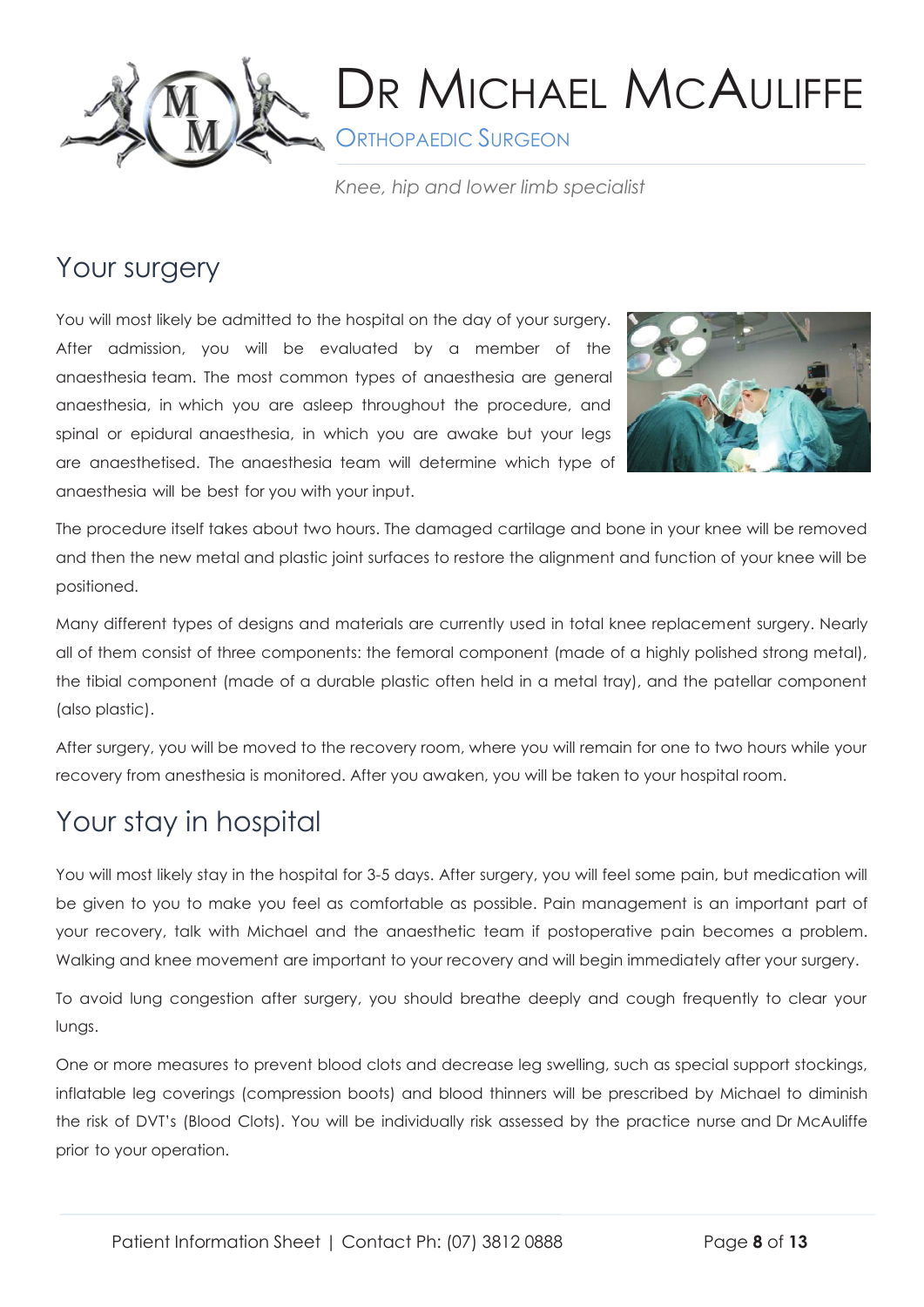

**ORTHOPAEDIC SURGEON** 

*Knee, hip and lower limb specialist*

Foot and ankle movement also is encourage immediately following surgery to increase blood flow in your leg muscles to help prevent leg swelling and blood clots. Most patients begin exercising their knee the day after surgery. A physiotherapist will teach you specific exercises to strengthen your leg and restore knee movement to allow walking and other normal daily activities soon after your surgery.

## Possible complications after surgery

The complication rate following total knee replacement is low. Serious complications, such as a knee joint infection, occur in less than 2 percent of patients. Major medical complications such as heart attack or stroke occur even less frequently. Chronic illnesses may increase the potential for complications. Although uncommon, when these complications occur, they can prolong or limit your full recovery.

Blood clots in the leg veins are the most common complication of knee replacement surgery. Michael will outline a prevention program, which may include periodic elevation of your legs, lower leg exercises to increase circulation, support stockings and medication to thin your blood.

Although implant designs and materials as well as surgical techniques have been optimised, wear of the bearing surfaces or loosening of the components may occur. Additionally, although an average of 115 degrees of motion is generally anticipated after surgery, scarring of the knee can occasionally occur and motion may be more limited. This is particularly true in patients with limited motion before surgery. Finally, while rare, injury to the nerves or blood vessels around the knee can occur during surgery.

Discuss your concerns thoroughly prior to surgery and remember no question is silly it is only silly not to ask.

### Your recovery at home

The success of your surgery also will depend on how well you follow instructions at home during the first few weeks after surgery. This booklet, along with the discharge information you recieve from hospital will help in your recovery.

## Wound Care

Your will have stitches beneath your skin on the front of your knee. A suture beneath your skin will not require removal.

Avoid soaking the wound in water until the wound has thoroughly sealed and dried. The wound may be bandaged to prevent irritation from clothing or support stockings. We recommend that you see your GP 2 weeks postoperatively to remove dressings and review your wound.

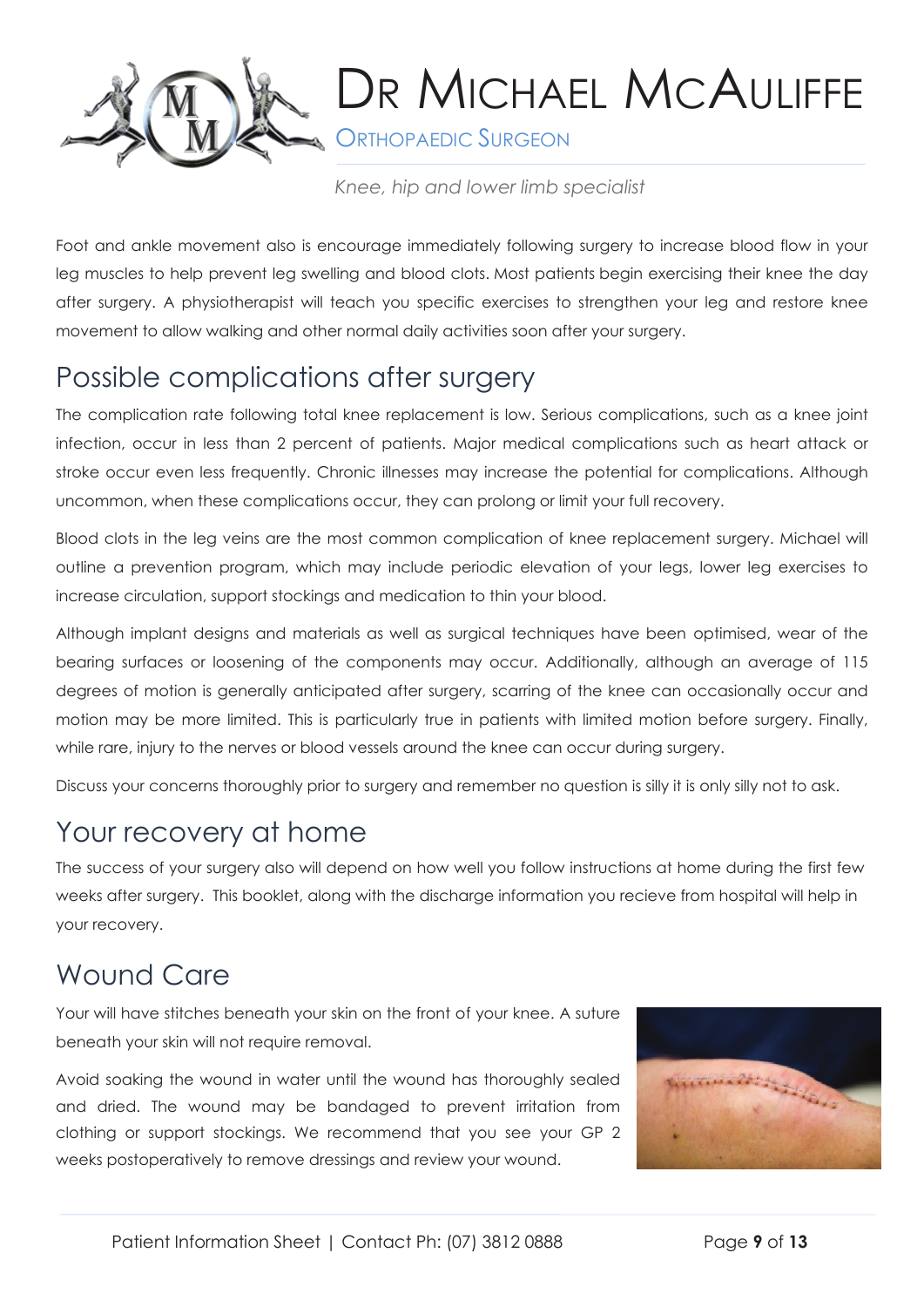

**SORTHOPAEDIC SURGEON** 

*Knee, hip and lower limb specialist*

### **Diet**

Some loss of appetite is common for several weeks after surgery. A balanced diet, often with an iron supplement, is important to promote proper tissue healing and restore muscle strength. Be sure to drink plenty of fluids and avoid constipation, which is a common side effect of some pain medication. Dr McAuliffe will send you home with medication to assist in preventing constipation.

## **Activity**

Exercise is a critical component of home care, particularly during the first few weeks after surgery. You should be able to resume most normal activities of daily living within three to six weeks following surgery. Some pain with activity and at night is common for several weeks after surgery. Your activity program should include:-

- A graduated walking program to slowly increase your mobility, initially in your home and later outside;
- Resuming other normal household activities, such as sitting and standing and walking up and down stairs; and
- Specific exercise several times a day to restore movement and strengthen your knee. You probably will be able to perform the exercises without help, but you may have a physical therapist help you at home or in a therapy centre the first few weeks after surgery.



## Driving After Surgery

It is safe to resume driving after knee replacement surgery once you are able to perform an "emergency stop" and you are no longer taking narcotic pain killers. The timing of this is usually between 4 to 6 weeks after surgery. If you have any concerns about driving, please discuss this with Michael or your GP. (This advice is based on recommendations from the Australian Arthroplasty Association).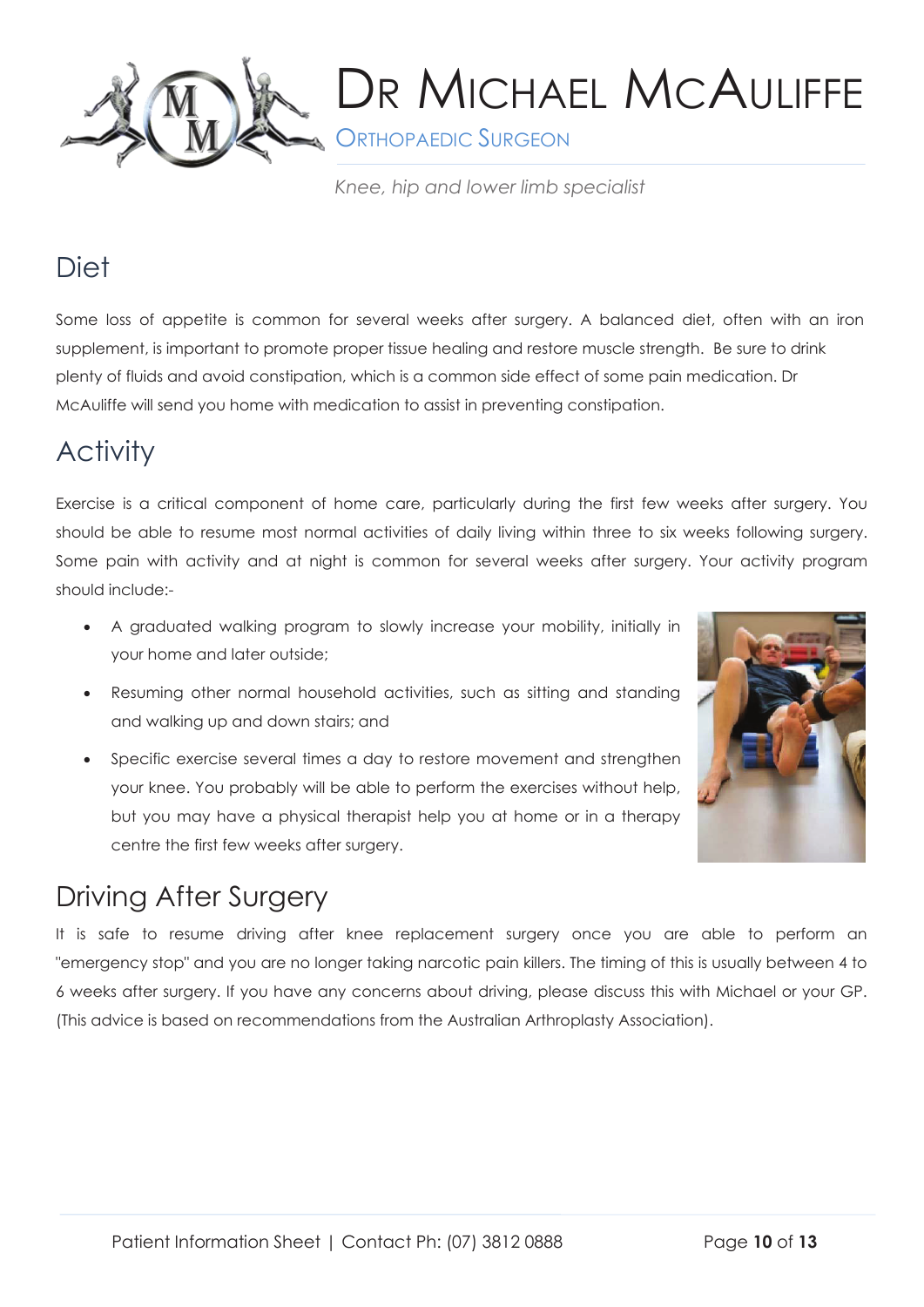

**S** ORTHOPAEDIC SURGEON

*Knee, hip and lower limb specialist*

## Avoiding problems after surgery

### Blood Clot Prevention

Follow your instructions carefully to minimise the potential of blood clots that can occur during the first several weeks of your recovery.

Warning signs of possible blood clots in your leg include:-

- Increasing pain in your calf;
- Tenderness or redness above or below your knee; and
- Increasing swelling in your calf, ankle and foot.

Warning signs that a blood clot has travelled to your lung include:-

- Sudden increased shortness of breath;
- Sudden onset of chest pain; and
- Localised chest pain with coughing.

Notify your doctor immediately if you develop any of these signs.

### Preventing infection

The most common causes of infection following total knee replacement surgery are from bacteria that enter the bloodstream as a result of other infections such as; urinary tract infections, or skin infections. These bacteria can lodge around your knee replacement and cause an infection. It is important to see your GP for treatment of these other infections if they occur.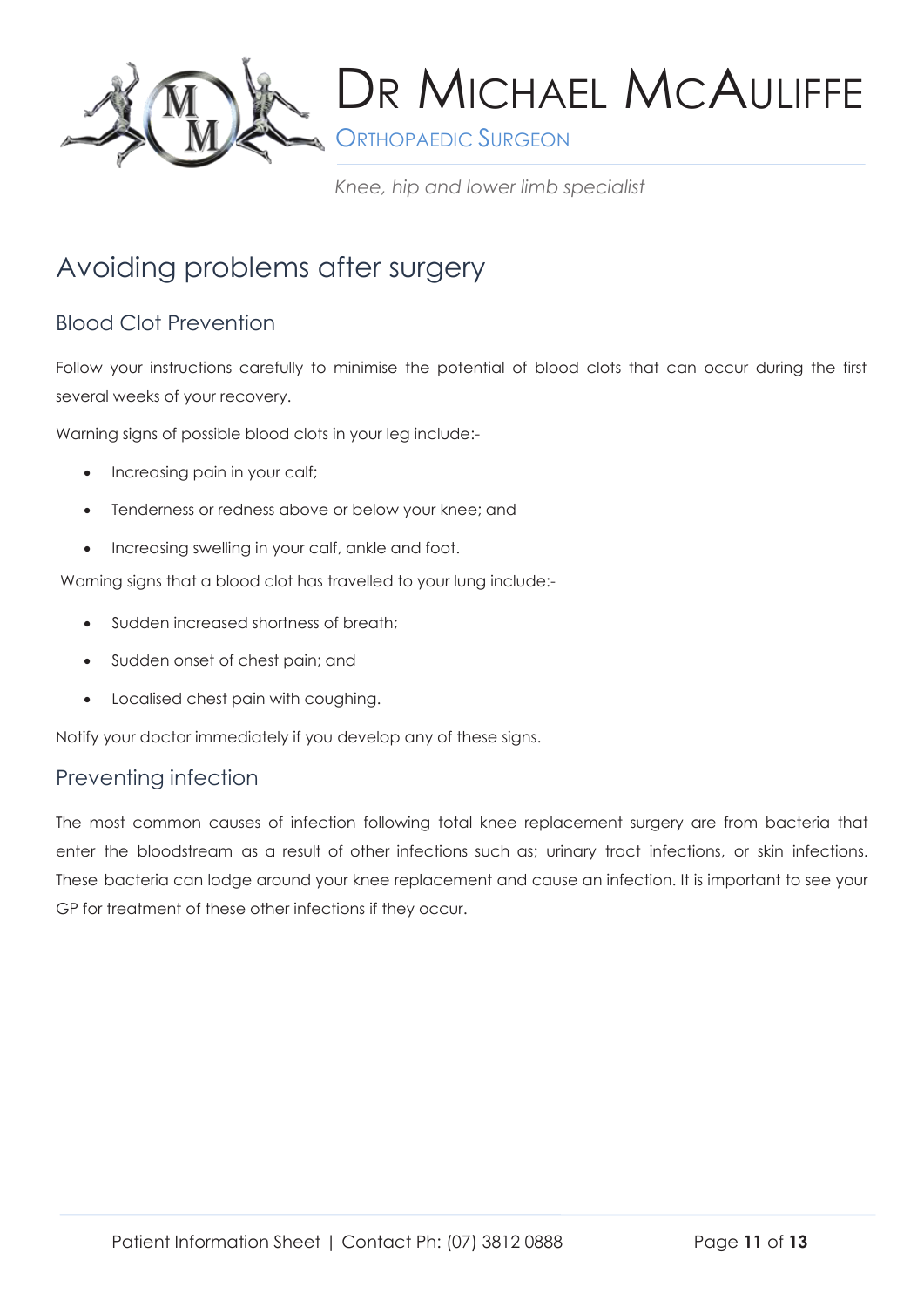

**S** ORTHOPAEDIC SURGEON

*Knee, hip and lower limb specialist*

Warning signs of a possible knee replacement infection are:-

- Persistent fever
- Shaking chills;
- Increasing redness, tenderness or swelling of the knee wound;
- Drainage from the knee wound; and
- Increasing knee pain with both activity and rest.

### Avoiding falls

A fall during the first few weeks after surgery can damage your new knee and may result in a need for further surgery. Stairs are a particular hazard until your knee is strong and mobile. Your should use a cane, crutches, a walker, hand rails or someone to help you until you have improved your balance, flexibility and strength.



Michael and the physiotherapist will help you decide what assistive aides will be required following surgery and when those aides can safely be discontinued.

### Dental Procedures

The Australian Arthroplasty Society has recommended that there may be a need to have prophylactic (preventative) antibiotics prior to undergoing routine dental procedures if immunocompromised or there are concerns about mouth infection.

If you are planning major dental work, please contact the rooms for advice and be sure to advise your dentist about your knee replacement.